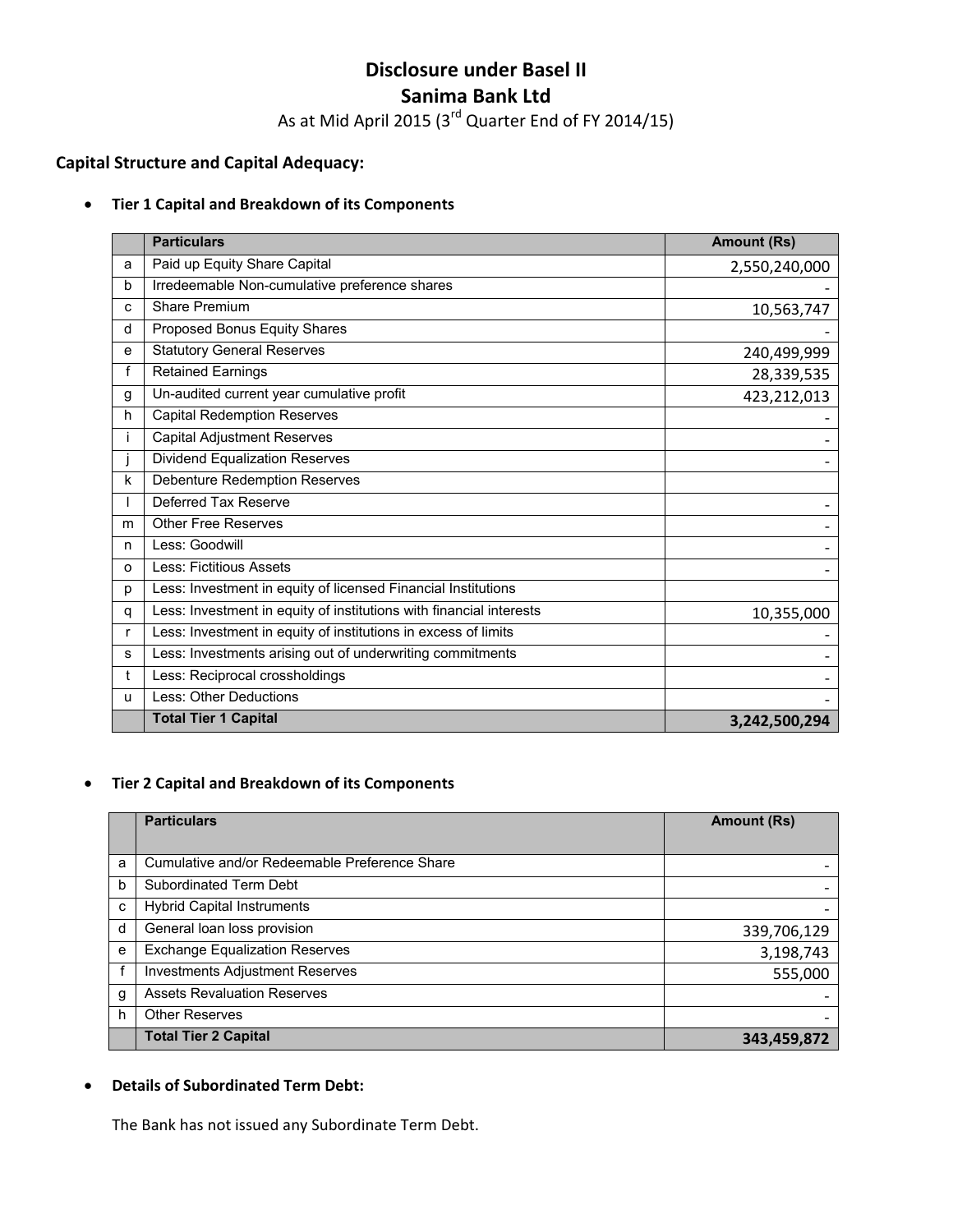### • **Deductions from Capital:**

The Bank has invested Rs 10,355,000/‐ in Sanima Hydro Power, Sanima Insurance and Sanima Foundation, which the bank has deducted from its core capital.

• **Total Qualifying Capital:** 

| <b>Particulars</b>             | <b>Amount (Rs)</b> |
|--------------------------------|--------------------|
| Core Capital (Tier 1)          | 3,242,500,294      |
| Supplementary Capital (Tier 2) | 343,459,872        |
| <b>Total Capital Fund</b>      | 3,585,960,166      |

# • **Capital Adequacy Ratio: 10.65%**

#### **Risk Exposures:**

• **Risk weighted exposures for credit Risk, Market Risk and Operational Risk:** 

| <b>RISK WEIGHTED EXPOSURES</b>                                        | <b>Amount (Rs)</b> |
|-----------------------------------------------------------------------|--------------------|
| Risk Weighted Exposure for Credit Risk                                | 30,746,599,910     |
| Risk Weighted Exposure for Operational Risk                           | 1,179,750,998      |
| Risk Weighted Exposure for Market Risk                                | 427,115,218        |
| Total Risk Weighted Exposures (Before Bank's adjustment of Pillar II) | 32,353,466,126     |

### • **Risk Weighted exposures under each 11 categories of Credit Risk:**

| <b>S.N.</b>    | <b>Categories</b>                                              | <b>Amount (Rs)</b> |
|----------------|----------------------------------------------------------------|--------------------|
|                | <b>Claims on Government and Central Bank</b>                   | 141,616,200        |
| $\overline{2}$ | <b>Claims on Other Financial Entities</b>                      |                    |
| 3              | <b>Claims on Banks</b>                                         | 794,021,783        |
| 4              | Claims on Domestic Corporate and Securities Firms              | 14,889,581,336     |
| 5              | Claims on Regulatory Retail Portfolio & Other Retail Portfolio | 5,909,905,764      |
| 6              | Claims secured by residential properties                       | 1,003,850,830      |
| 7              | Claims secured by Commercial real estate                       | 378,033,219        |
| 8              | Past due claims                                                | 47,171,071         |
| 9              | High Risk claims                                               | 3,103,402,645      |
| 10             | <b>Other Assets</b>                                            | 2,147,514,380      |
| 11             | Off Balance Sheet Items                                        | 2,331,502,683      |
| Total          |                                                                | 28,410,865,326     |

#### • **Total Risk Weight Exposures calculation Table:**

| <b>RISK WEIGHTED EXPOSURES</b>                                            | <b>Amount (Rs)</b> |
|---------------------------------------------------------------------------|--------------------|
| Risk Weighted Exposure for Credit Risk                                    | 30,746,599,910     |
| Risk Weighted Exposure for Operational Risk                               | 1,179,750,998      |
| Risk Weighted Exposure for Market Risk                                    | 427,115,218        |
| Add: 2% of the total RWE add by Supervisory Review                        | 970,603,984        |
| Add: RWE equivalent to reciprocal of capital charge of 2% of Gross Income | 330,400,000        |
| Total Risk Weighted Exposures (After Bank's adjustment of Pillar II)      | 33,654,470,109     |
| <b>Total Core Capital</b>                                                 | 3,242,500,294      |
| <b>Total Capital</b>                                                      | 3,585,960,166      |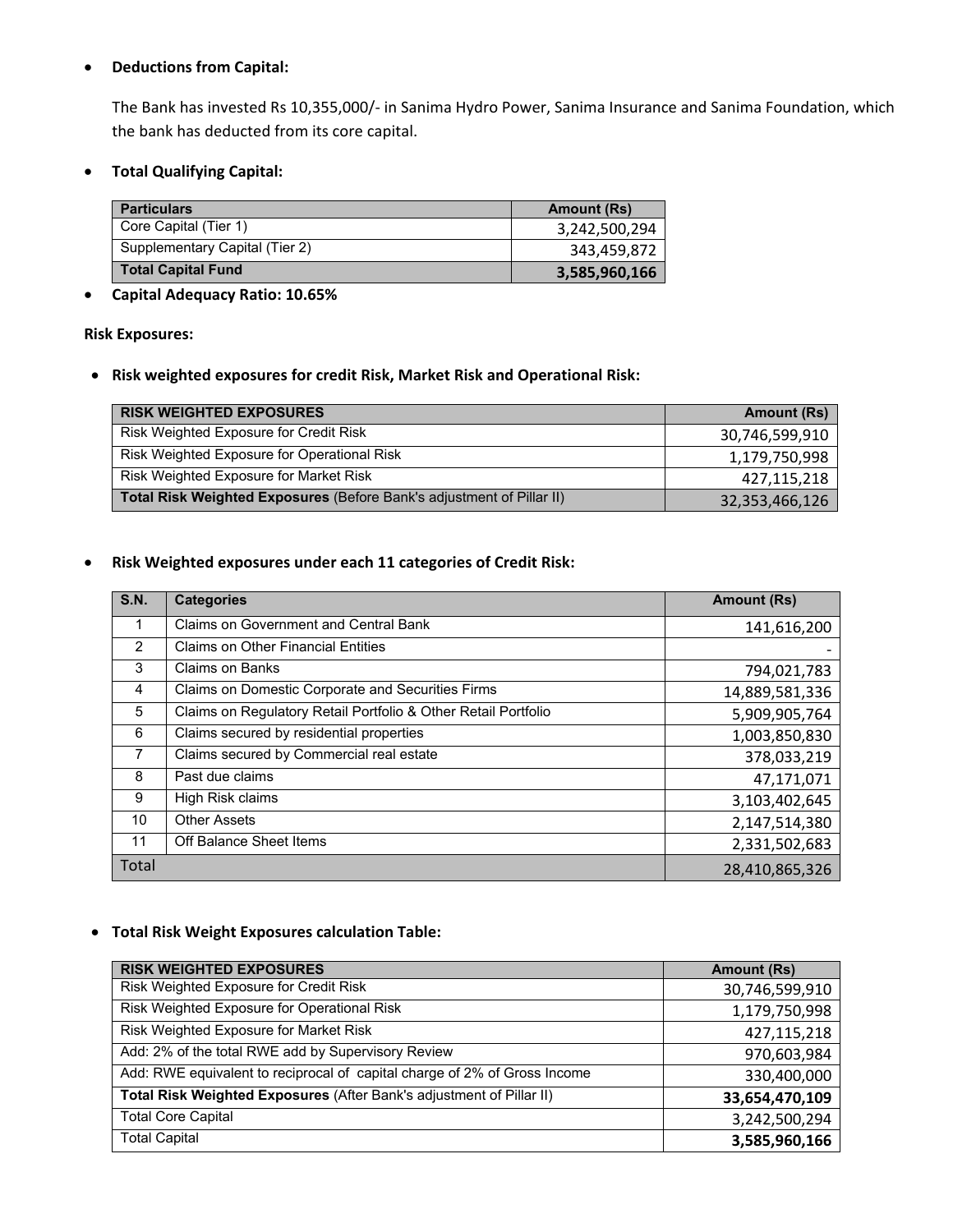• **Amount of Non‐Performing Assets(both Gross and Net):** 

| <b>Particulars</b> | <b>Gross Amount (Rs)</b> | <b>Loan Loss</b><br><b>Provision (Rs)</b> | <b>Net NPL</b><br>(Rs) |
|--------------------|--------------------------|-------------------------------------------|------------------------|
| Restructured       | $\overline{\phantom{0}}$ |                                           |                        |
| Sub-Standard       | 20,974,594               | 5,243,648                                 | 15,730,945             |
| Doubtful           | 2,113,999                | 1,056,999                                 | 1,056,999              |
| Loss               | 3,707,826                | 3,707,826                                 |                        |
| <b>Total</b>       | 26,796,418               | 10,008,474                                | 16,787,945             |

#### • **NPA Ratios:**

| <b>NPA Ratios</b>           | (%)          |
|-----------------------------|--------------|
| Gross NPA to Gross Advances | 0.10         |
| Net NPA to Net Advances     | <u> በ በ6</u> |

# • **Movement in Non Performing Assets:**

| <b>Particulars</b>              |                   |                                        |            |
|---------------------------------|-------------------|----------------------------------------|------------|
|                                 | This Quarter (Rs) | <b>Previous</b><br><b>Quarter (Rs)</b> | Change (%) |
| Non Performing Assets (Volumes) | 26,796,418        | 11,387,142                             | 135.32%    |
| Non Performing Assets (%)       | 0.10              | 0.04                                   | 150.00%    |

#### • **Write off Loans and Interest Suspense:**

| <b>Particulars</b>               | Amount                   |
|----------------------------------|--------------------------|
| Write off loans during the year  | $\overline{\phantom{0}}$ |
| Write off Interest Suspense year | -                        |
| Total                            |                          |

# • **Movement in Loan Loss Provision and Interest Suspense**

| <b>Particulars</b>          |                   | <b>Previous</b> |            |
|-----------------------------|-------------------|-----------------|------------|
|                             | This Quarter (Rs) | Quarter(Rs)     | Change (%) |
| Loan Loss Provision (Total) | 350,178,327       | 308,106,115     | 13.66%     |
| Interest Suspense           | 60,516,795        | 53,853,758      | 12.37%     |

# • **Details of Additional Loan Loss Provision during the year:**

| <b>Particulars</b> | Amount (Rs) |
|--------------------|-------------|
| Pass               | 93,621,055  |
| Restructured       |             |
| Sub-Standard       | 5,243,648   |
| Doubtful           | 1,056,999   |
| Loss               | 2,547,245   |
| <b>Total</b>       | 102,468,948 |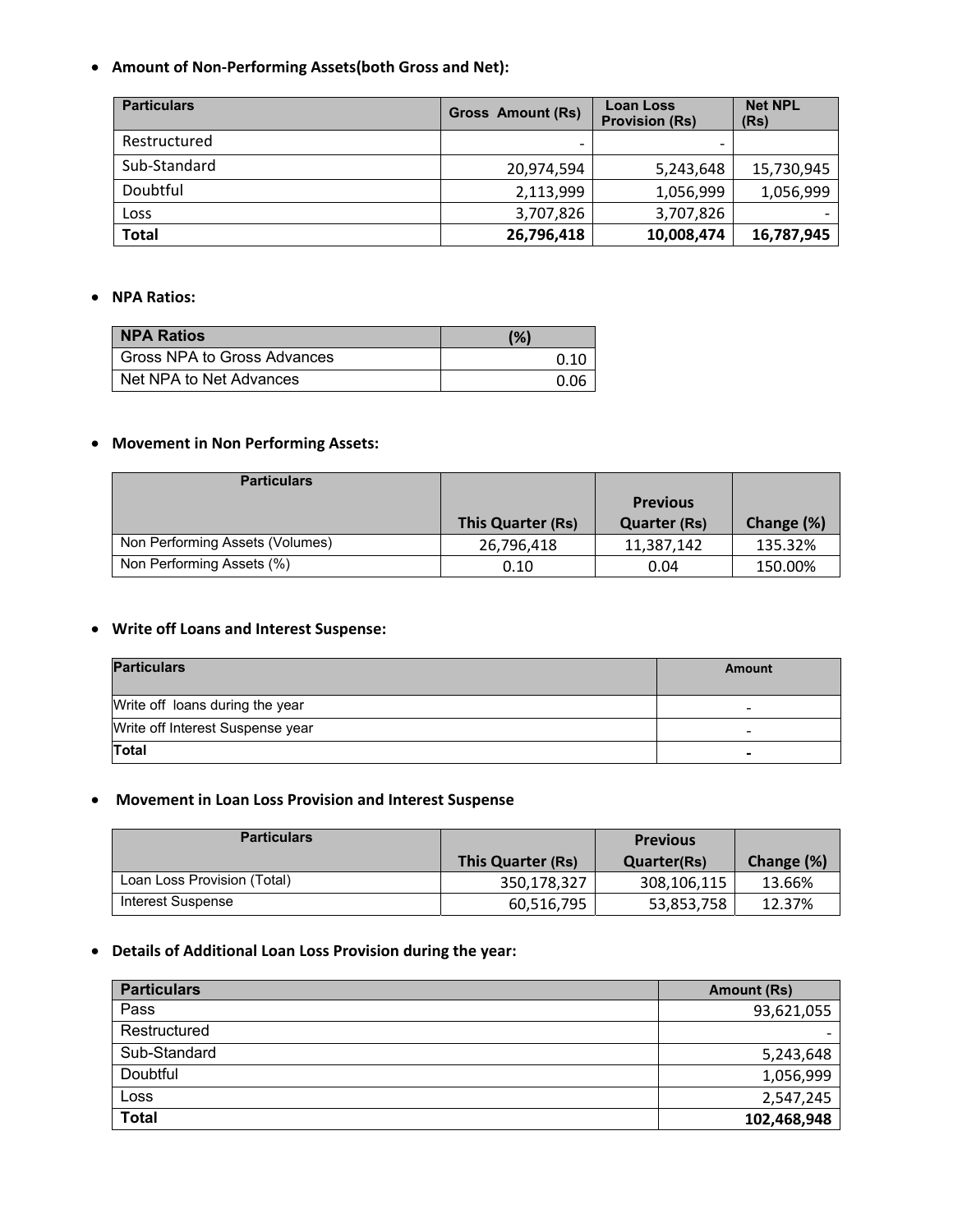### • **Segregation of Investment Portfolio:**

| <b>Particulars</b>      | Amount (Rs)   |
|-------------------------|---------------|
| Held for Trading        | 24,187,990    |
| Held to Maturity        | 6,145,085,094 |
| Available for sale      | 12,657,600    |
| <b>Total Investment</b> | 6,181,930,683 |

#### **Risk Management Function**

#### **Appointment of CRO**

Chief Risk Officer (CRO), along with his team, is responsible for overall risk management of the bank which includes managing, assessing, identifying, monitoring and reducing pertinent global, macro and micro-economic level business risks that could interfere with Banks objective and goals and whether the Bank is in substantial compliance with its internal operating policies and other applicable regulations and procedures, external, legal, regulatory or contractual requirements on a continuous basis. Further, CRO ensures integration of all major risk in capital assessment process.

#### **Credit Risk Management Committee (CRMC)**

Board level CRMC has been set up under NRB Directive for ensuring/reviewing bank's risk appetite are in line with the policies and CRO acts as member secretary. CRO closely monitors and report on credit related risks in ALCO & RMC meeting.

#### **Operational Risk**

Board and senior management of the bank places high priority on effective operational risk management and adherence to sound operating controls.

- Policies/Guidelines explicitly supports the identification, assessment, control and reporting of key risks.
- Emphasizes on dual controls,
- Effective monitoring and internal reporting,
- Contingency and business continuity plans,
- High standards of ethics and integrity,
- Commitment to good corporate governance and
- Segregation of duties and clear lines of management responsibility, accountability and reporting.

#### **Market Risk**

Sanima has Market Risk Management Policy developed in line with Risk Management Guidelines issued by NRB to assess and actively manage all material market risks, wherever they arise throughout the bank and a capital charge is provided for such risks. Stress testing technique also covers the capital requirement on market shock. Foreign Currency peak position, interest rate risk, stock position is discussed in ALCO meetings on monthly basis.

For interest risk management, appropriate assets and liability mismatch (GAP analysis) is measured as per policy so as to minimize sudden fall in NII. Investments in stock are revalued at the end of every